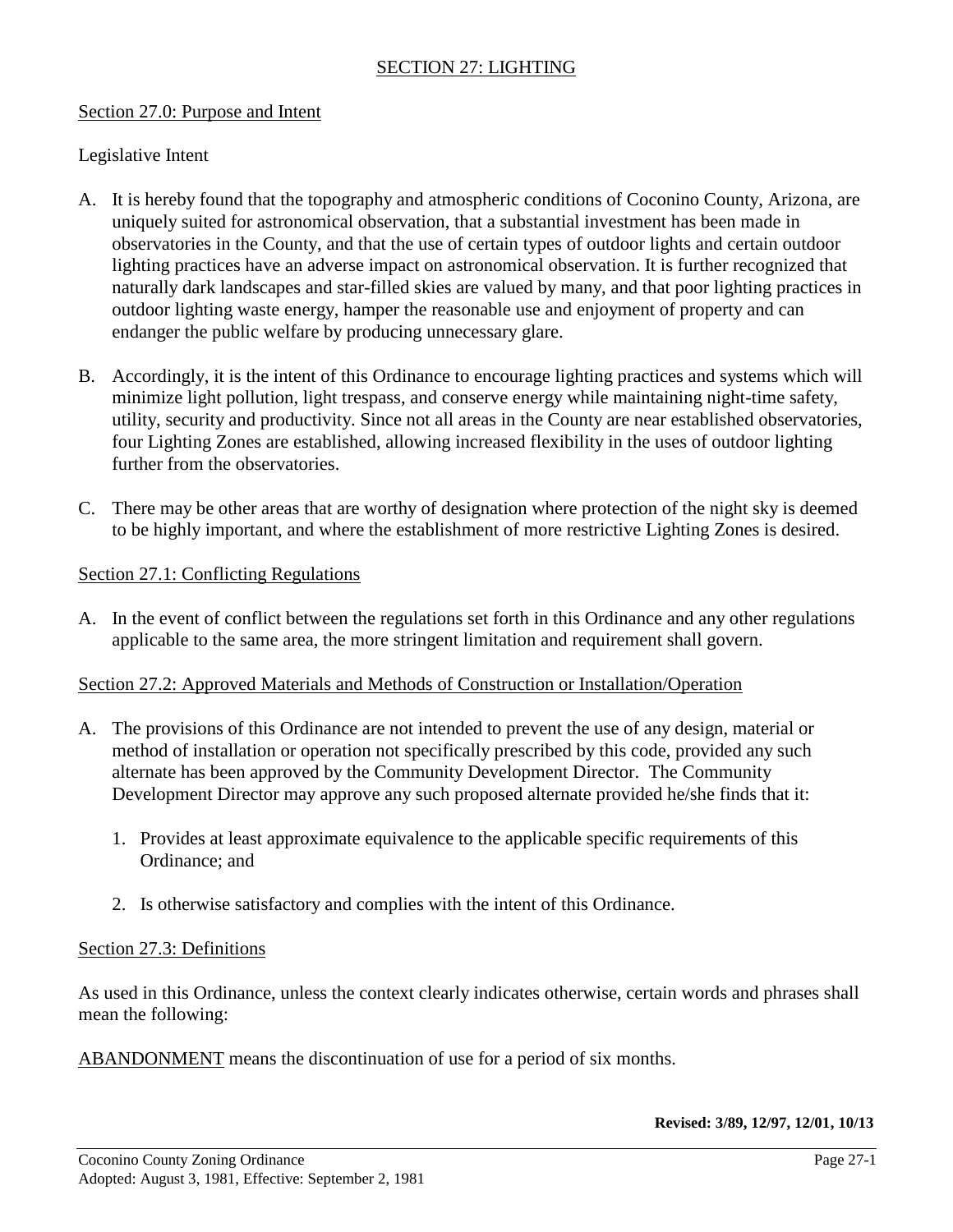## Section 27.3: Definitions (Continued)

CLASS 1 LIGHTING means all outdoor lighting used for but not limited to outdoor sales or eating areas, assembly or repair areas, advertising and other Signs, Recreational Facilities and other similar applications where COLOR RENDITION IS IMPORTANT to preserve the effectiveness of the activity.

CLASS 2 LIGHTING means all outdoor lighting used for but not limited to illumination for walkways, roadways, equipment yards, parking lots and outdoor security where GENERAL ILLUMINATION of the grounds is the primary concern.

CLASS 3 LIGHTING means any outdoor lighting used for DECORATIVE effects, including but not limited to architectural illumination, flag and monument lighting, and illumination of trees, bushes, landscape features, etc.

COMMUNITY DEVELOPMENT DIRECTOR means the Director of Community Development for Coconino County.

DEVELOPMENT PROJECT means any residential, commercial, industrial or mixed use Subdivision plan or development plan which is submitted to the County for approval.

DIRECT ILLUMINATION means illumination resulting from light emitted directly from a lamp or Luminaire, not light diffused through translucent Signs or reflected from other surfaces such as the ground or Building faces.

FULLY SHIELDED FIXTURE means a light fixture or luminous tube constructed and mounted such that all light emitted by the fixture or tube, either directly from the lamp, tube, or a diffusing element, or indirectly by reflection or refraction from any part of the Luminaire, is projected below the horizontal.

A practical working way to determine if a fixture or tube is fully shielded: if the lamp or tube, any reflective surface, or lens cover (clear or prismatic) is visible when viewed from above or directly from the side, from any angle around the fixture or tube, the fixture or tube *is not* fully shielded.

Examples of fixtures that are Fully Shielded (Note: to be fully shielded these fixtures must be closed on top and mounted such that the bottom opening is horizontal):



**Revised: 3/89, 12/01, 10/13**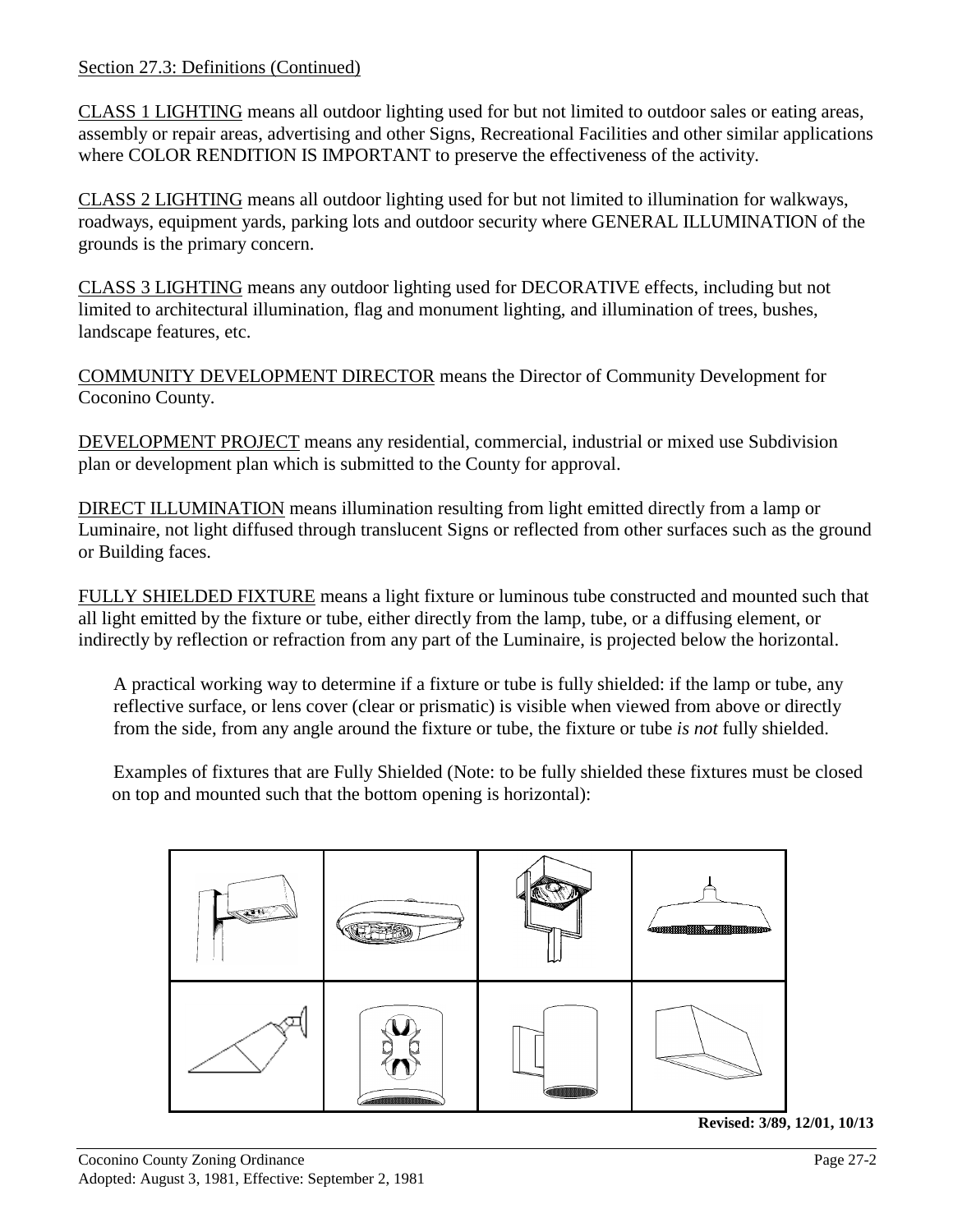## Section 27.3: Definitions (Continued)

Examples of fixtures that are NOT Fully Shielded:



\* Note: even though the lamp in these fixtures is shielded from direct view when viewed from the side or above, reflective surfaces and/or lens covers *are* directly visible from the side.

Note for luminous (neon) tubes: when such lighting is installed under or behind a roof overhang, if the roof-line or eave is not horizontal the tubing may be visible from above when viewed from the side and therefore be unshielded.

HIGH-PRESSURE SODIUM is a type of lamp using sodium and mercury vapor at high pressure to produce light.

 $HPS = high-pressure sodium.$ 

INSTALLED means attached, or fixed in place, whether or not connected to a power source.

LIGHT POLLUTION is any adverse effect of manmade lighting; light where it is not needed or wanted; wasted light.

LOW-PRESSURE SODIUM is a type of lamp using sodium vapor at low pressure to produce light.

LPS = low-pressure sodium.

LUMEN is the unit used to measure the actual amount of visible light that is produced by a lamp.

LUMINAIRE means the complete lighting assembly, including the lamp, housing, shields, lenses and associated electronics, less the support assembly. A light fixture.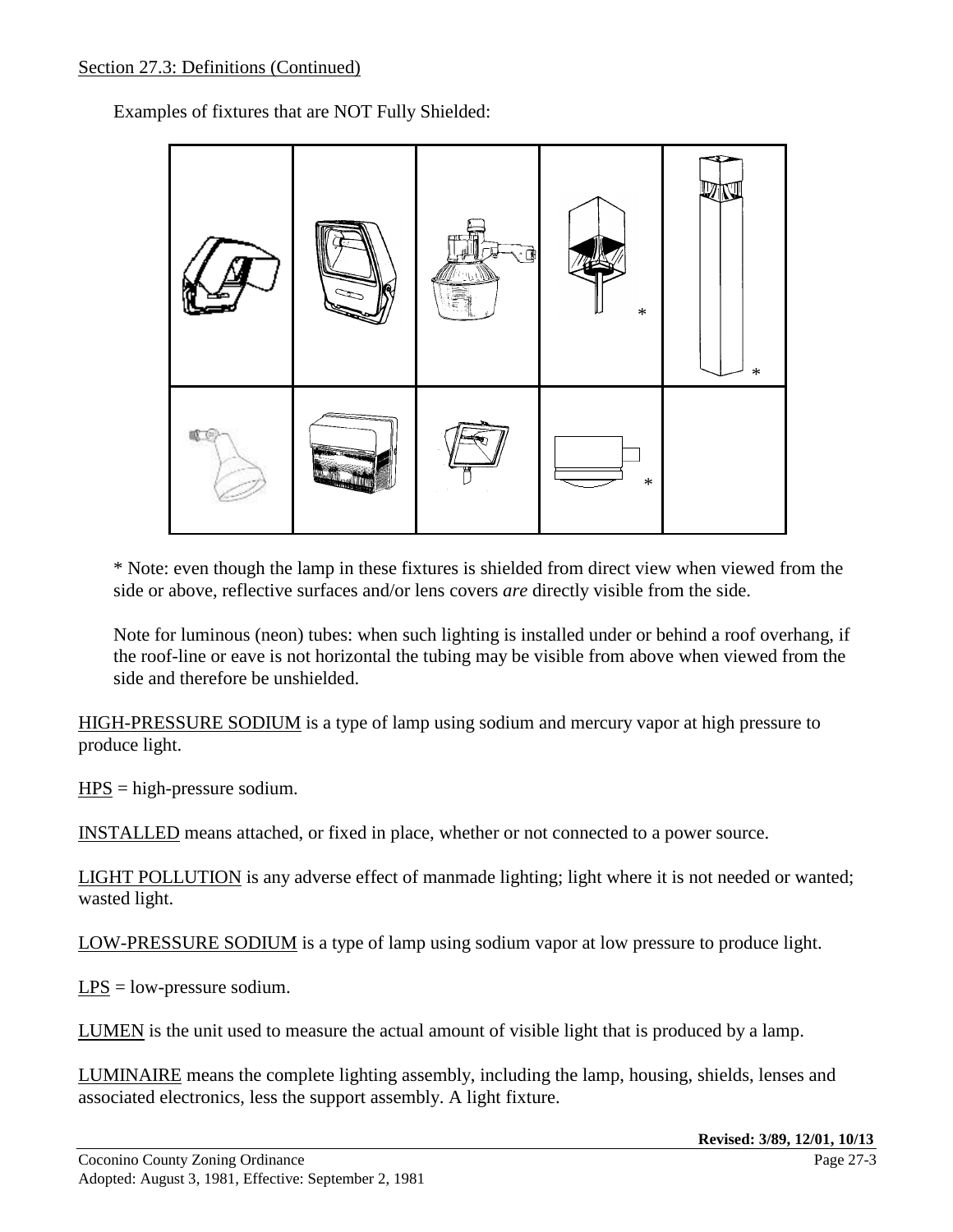# Section 27.3: Definitions (Continued)

LUMINOUS TUBE means a glass tube filled with a gas or gas mixture (including neon, argon, mercury or other gasses), usually of small diameter (10-15 millimeter), caused to emit light by the passage of an electric current, and commonly bent into various forms for use as decoration or signs. A "neon" tube. Does not include common fluorescent tubes.

METAL HALIDE is a type of lamp using mercury and metal halide(s) to produce light.

 $MH = metal \ halide.$ 

NEON TUBE (see Luminous Tube)

OUTDOOR LIGHT FIXTURE means an outdoor electrically powered illuminating device, outdoor lighting or reflective surface, lamp, luminous tube or and similar devices, either permanently installed or portable, which is used for illumination or advertisement. Such devices shall include, but are not limited to, search, spot and flood lights for:

- (a) Buildings and Structures
- (b) recreational areas
- (c) parking lot lighting
- (d) Landscape and architectural lighting
- (e) Billboards and other Signs (advertising or other)
- (f) Street lighting
- (g) product display area lighting
- (h) Building overhangs and open canopies
- (i) pedestrian walkways or areas
- (j) Building or Landscape decoration

OUTDOOR RECREATION FACILITY means an area designed for active recreation, whether publicly or privately owned, including, but not limited to, baseball diamonds, soccer and football fields, golf courses, tennis courts and swimming pools.

PERSON means any individual, lessee, owner, or any commercial entity including but not limited to firm, business, partnership, joint venture, or corporation.

TEMPORARY LIGHTING means lighting which does not conform to the provisions of this Ordinance and which will not be used for more than one thirty (30) day period within a calendar year. Temporary lighting is intended for uses which by their nature are of limited duration; e.g. civic events, or construction projects.

TOTAL OUTDOOR LIGHT OUTPUT means the maximum total amount of light, measured in lumens, from all Outdoor Light Fixtures on a project site. Includes all lights and luminous tubing used for Class 1, Class 2, Class 3 lighting, and lights used for external illumination of Signs, but does not include lights used to illuminate internally illuminated Signs or luminous tubing used in neon signs. For lamp types that vary in their output as they age (such as high pressure sodium, metal halide, and fluorescent), the initial output, as defined by the manufacturer, is the value to be considered. For luminous tubes, output is calculated per linear foot of tubing rather than per lamp.

**Revised: 3/89, 12/01, 10/13**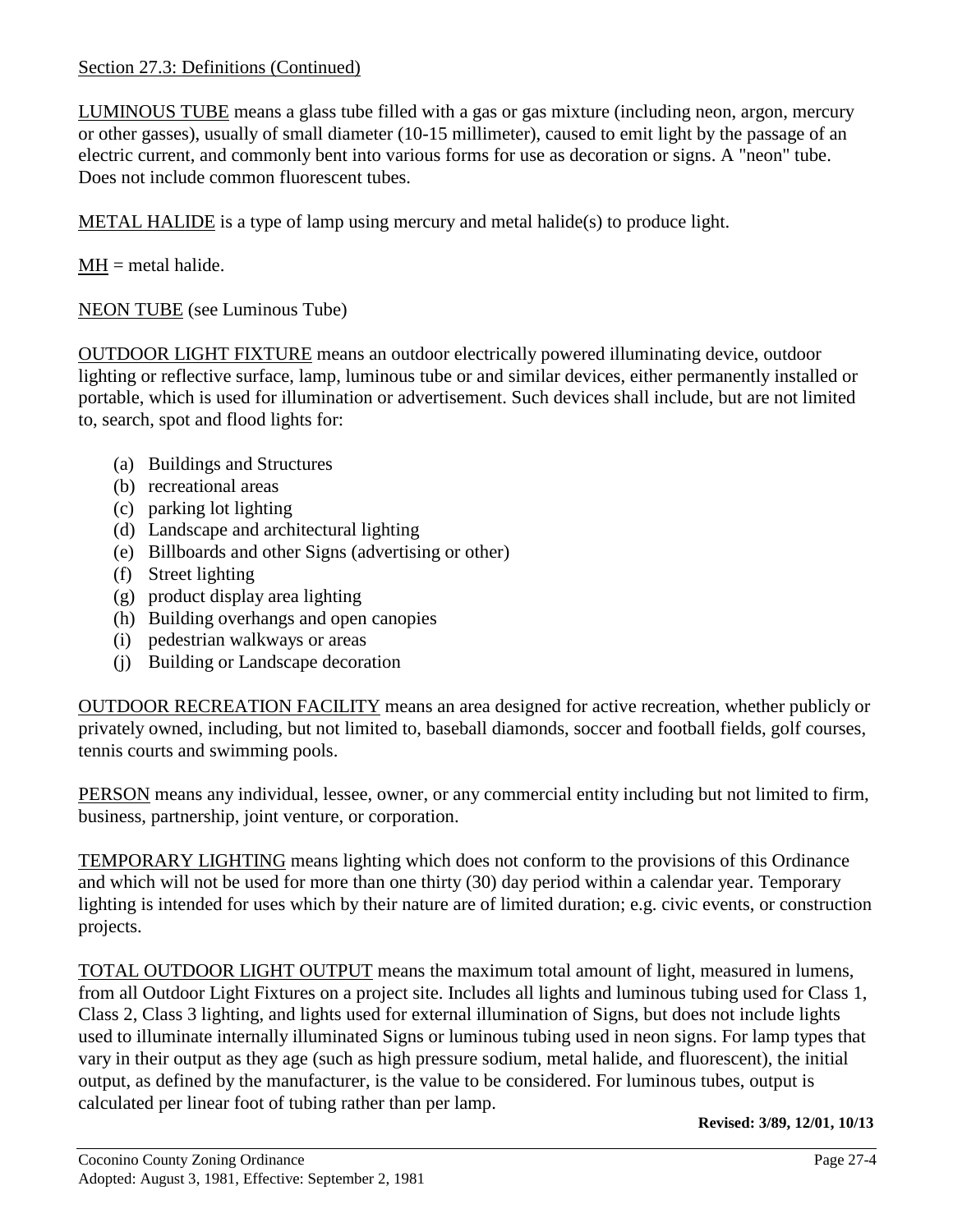#### Section 27.4: Establishment of Astronomical Zones

- A. Lighting Zones: Different areas, with different developed and natural conditions, and different distances from astronomical observatories, have differing levels of appropriate light usage, and different sensitivities to the various obtrusive aspects of outdoor light usage. Because of this, three Lighting Zones are hereby defined and established. These Zones are shown on the Lighting Zone Maps that are attached hereto as Map 1a and Map 1b and by this reference made a part hereof. In general, these Zones are described as follows:
	- 1. Zone I: all area within Coconino County located within two-point-five (2.5) miles of the following locations:
		- a. The Hall telescope at Lowell Observatory on Anderson Mesa
		- b. The Kaj Strand telescope at the U.S. Naval Observatory
		- c. Roden Crater
		- d. The Discovery Channel Telescope
	- 2. Zone II: all areas within Coconino County more than two-point-five miles yet less than seven (7) miles from the locations listed in part 27.4.A.1 above.
	- 3. Zone III: all other areas within Coconino County.
- B. Split Parcels: A parcel located in more than one of the described Lighting Zones shall be considered to be only in the more restrictive Lighting Zone.

## Section 27.5: Preferred Source and Zone I Use Preference

- A. Preferred Source: Low-Pressure Sodium (LPS) lamps are the preferred illumination source throughout the County; their use is to be encouraged, when not required, for outdoor illumination whenever its use would not be detrimental to the use of the property.
- B. Day/Night Uses: Uses which can turn off their outdoor lighting during night hours are to be encouraged in Lighting Zone I; those which require all night illumination are to be discouraged.

# Section 27.6: General Requirements, all Zones

- A. Upward-directed Floodlighting: Outdoor floodlighting by flood light projection above the horizontal plane is prohibited.
- B. The requirements for lamp source and shielding of light emissions for Outdoor Light Fixtures are as follows:

Use Code:  $A =$ allowed  $F =$  allowed, fully shielded  $X =$  prohibited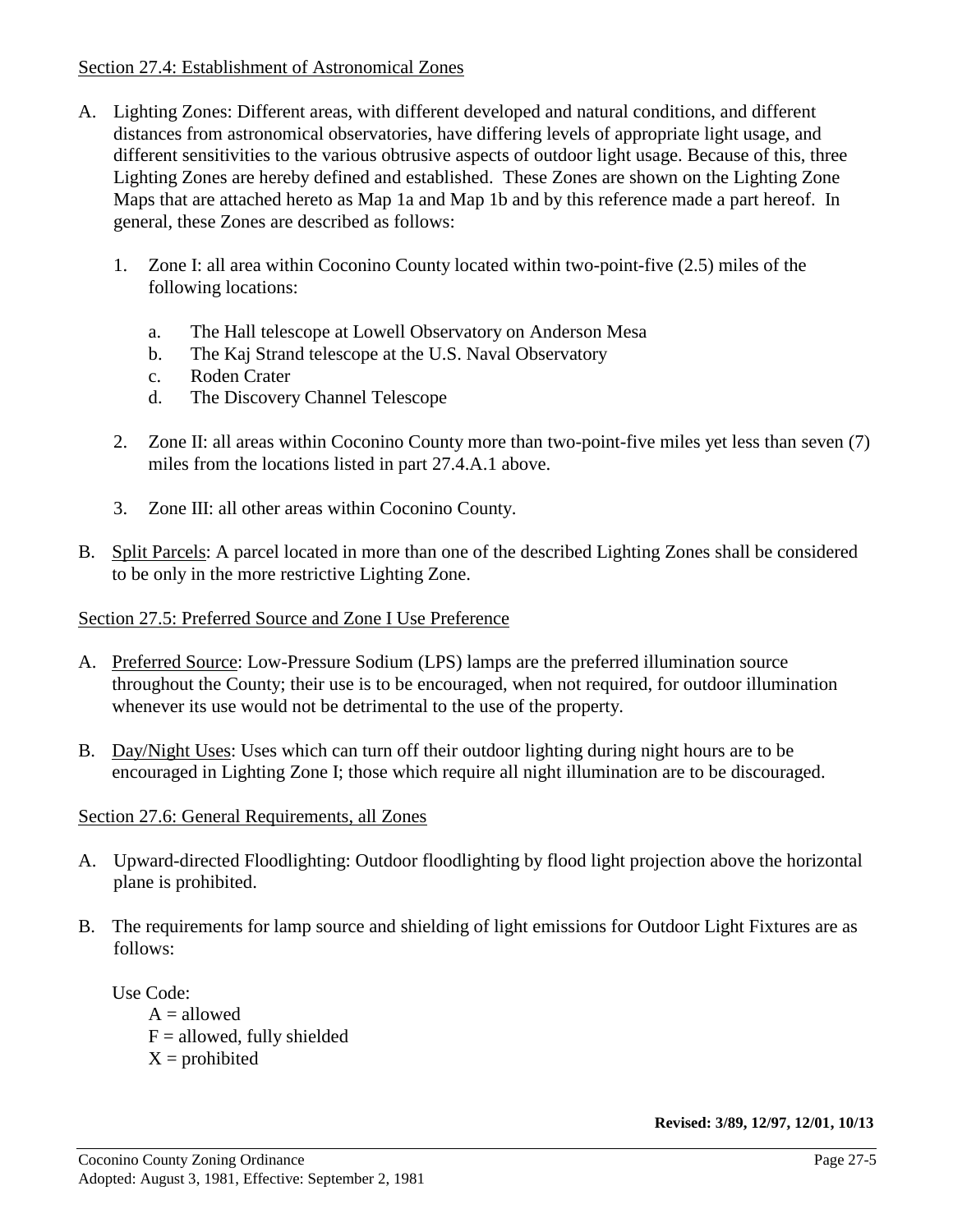| <b>LAMP TYPE</b>                    | <b>ZONE I</b> | <b>ZONE II</b> | <b>ZONE III</b> |
|-------------------------------------|---------------|----------------|-----------------|
| Class 1 Lighting:                   |               |                |                 |
| Low-Pressure Sodium                 | F             | $\mathbf{F}$   | F               |
| Others above 2500 Lumens (1)        | X             | F              | F               |
| Others below 2500 Lumens (1)        | F             | F              | A(2,3)          |
| Class 2 Lighting:                   |               |                |                 |
| Low-Pressure Sodium                 | F             | F              | F               |
| Others above 2500 Lumens (1)        | X             | X              | X               |
| Others below 2500 Lumens (1)        | F             | F              | A(2,3)          |
| Class 3 Lighting:                   |               |                |                 |
| Low-Pressure Sodium                 | F             | F              | F               |
| Others above 2500 Lumens (1)        | X             | X              | F               |
| Others below 2500 Lumens (1)        | F             | A(2,3)         | A(2,3)          |
| Residential Lighting (all classes): |               |                |                 |
| All types over 1000 Lumens (1)      | F             | F              | F               |
| All types below 1000 Lumens (1)     | F             | A(2,4)         | A(2,4)          |

# Table 27.6.B Lamp Type and Shielding Standards

- Note 1. Examples of lamp types of 2000 (1000) Lumens and below (The acceptability of a particular light is decided by its Lumen output, not wattage; values listed are approximate; check manufacturer's specifications):
	- (a) 100 (60) Watt Standard incandescent and less
	- (b) 100 (60) Watt Tungsten-Halogen (quartz) and less
	- (c) No available High-Pressure Sodium of Metal Halide
	- (d) 25 (15) Watt Fluorescent and less
	- (e) 26 (13) Watt Compact Fluorescent and less
- Note 2. Lights shall be shielded whenever feasible to minimize light spilled into the night sky or adjacent properties.
- Note 3. Unshielded lighting is limited to a total of 3000 Lumens per Acre on non-residential and multifamily residential land Uses; 2000 Lumens per residence on single-family residential properties.
- Note 4. For single-family residential Uses, unshielded fixtures up to 2000 Lumens output per lamp and a total of 8000 Lumens per residence are permitted if used in functioning motion-sensing fixtures that remain on for short periods only.
- C. Total Outdoor Light Output: Total Outdoor Light Output, excluding streetlights used to illuminate public Rights-of-Way, shall not exceed the following limits averaged over the entire project (values listed are total initial lamp Lumens per Acre and per residence):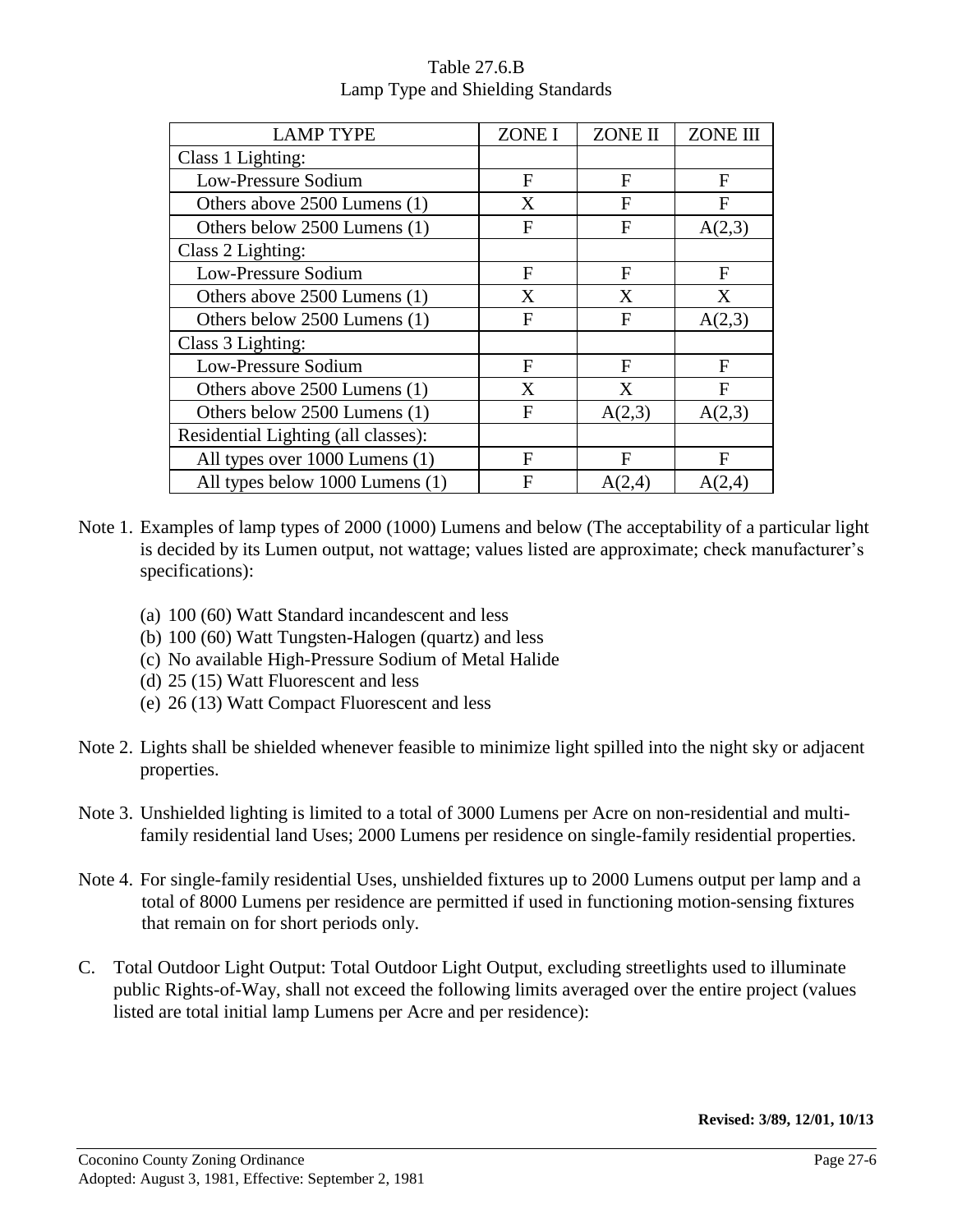| (values listed are Lumens per Acre and Lumens per residence) |                      |        |         |  |
|--------------------------------------------------------------|----------------------|--------|---------|--|
| Land Use                                                     | <b>Lighting Zone</b> |        |         |  |
|                                                              |                      | Н      | Ш       |  |
| Commercial, Industrial, and Multifamily                      |                      |        |         |  |
| (Lumens per Acre)                                            |                      |        |         |  |
| total (shielded $+$ unshielded)                              | 25,000               | 50,000 | 100,000 |  |
| unshielded only                                              |                      | 3,000  | 3,000   |  |
| Non-LPS                                                      | 2,500                | 50,000 | 100,000 |  |
| Single-family Residential (Lumens per                        |                      |        |         |  |
| residence)                                                   |                      |        |         |  |
| total (shielded $+$ unshielded)                              | 10,000               | 30,000 | 30,000  |  |
| unshielded only                                              |                      | 30,000 | 30,000  |  |

Table 27.6.C Maximum Total Outdoor Light Output Standards

- Note 1. Fixtures installed such that all parts of the fixture are located underneath and at least five feet from the nearest edge of a Building overhang, roof eave, or balcony are to be included in the Total Outdoor Light Output as though they produced only one-quarter of the lamp's rated Lumen output.
- D. Effective Shielding: All light fixtures which are required to be shielded shall be installed in such a manner that the shielding is effective as defined in Section 27.3 under Fully Shielded Fixture and Partially Shielded Fixture.
- E. Direct Lighting on Site: All light fixtures, except streetlamps, shall be aimed or shielded so that the direct illumination shall be confined to the property boundaries of the source as much as is feasible.
- F. Direct Lighting off Roadways: All light fixtures, except streetlamps, shall be installed in such a manner that the direct illumination does not fall onto any public or private Street or Road as much as is feasible.
- G. Curfews: Class 1 and Class 3 lighting must be extinguished at the curfew times listed in Table 27.6.G, or no later than 30 minutes after the business closes, whichever is later (for holiday decoration exemption see 27.9.B):

| <b>Lighting Curfews</b>           |                             |   |  |  |
|-----------------------------------|-----------------------------|---|--|--|
| (Sports, Class 1, Class 3, Signs) |                             |   |  |  |
| <b>Lighting Zone</b>              |                             |   |  |  |
|                                   |                             | Ш |  |  |
| $9:00$ pm                         | $10:00 \text{pm}$   11:00pm |   |  |  |

Table 27.6.G

- H. High-Intensity Lights: Search lights, laser source lights, or any similar high-intensity light shall not be permitted, except in emergencies by police and fire personnel or at their direction.
- I. Mercury Vapor Sales: The installation, sale, offering for sale, lease or purchase of any mercury vapor light fixture or lamp for use as outdoor lighting is prohibited, except that until 1 January 2006, the provisions of this subsection shall not apply to any replacement lamp.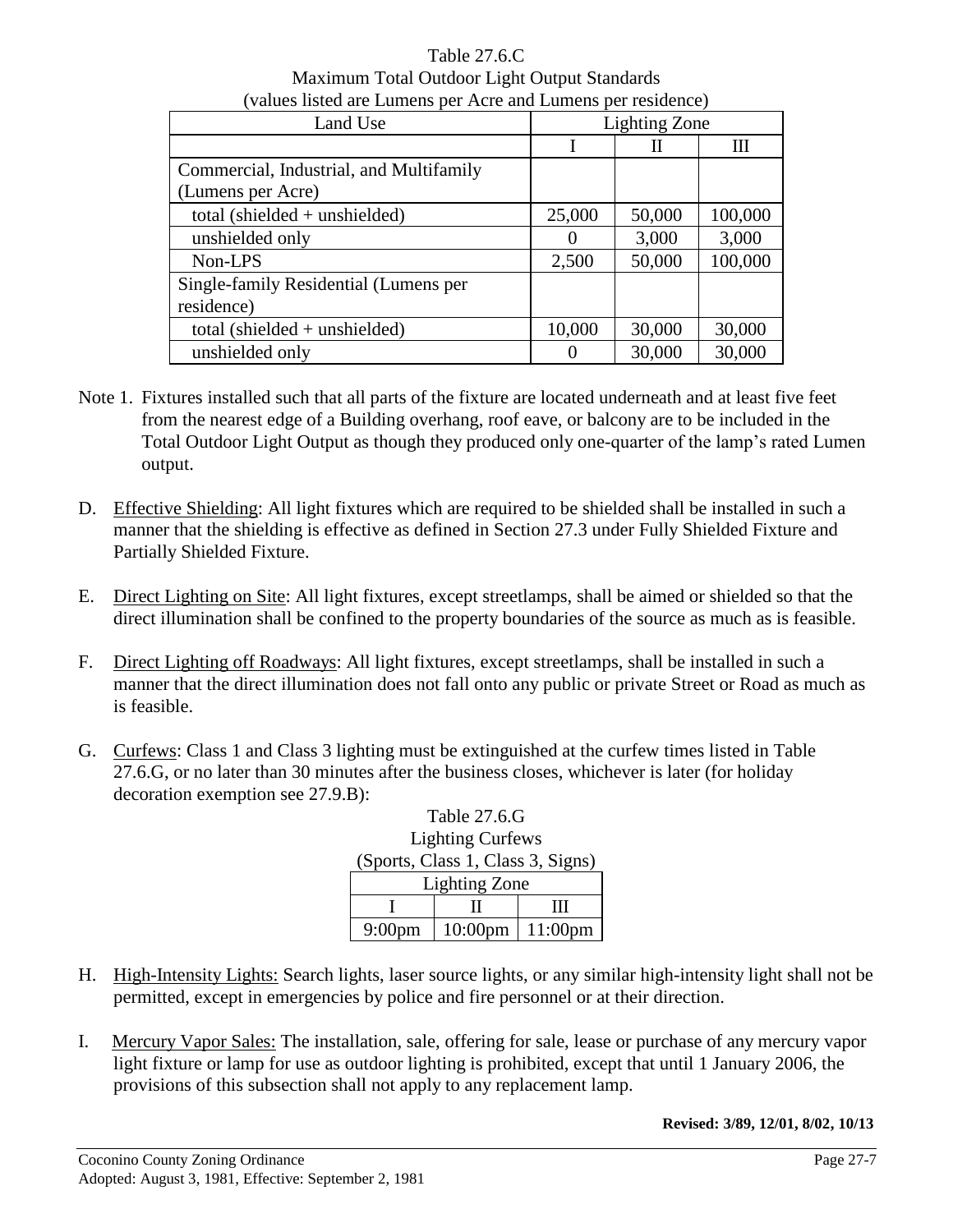# Section 27.7: Special Requirements, Outdoor Advertising Signs

- A. Externally Illuminated Sign Standards: External illumination for Signs shall conform to all provisions of this Code. In particular, such lighting shall be treated as Class 1 lighting and shall conform to the lamp source, shielding restrictions and Lumen caps of Section 27.6. All upward-directed Sign lighting is prohibited.
- B. Internally Illuminated Sign and Neon Sign Standards:
	- 1. Illumination of Copy and Background; Colors: Outdoor internally-illuminated advertising Signs must be constructed as follows:
		- a. In Lighting Zone I: the Sign face(s) must be composed of illuminated text and symbols against an opaque (unilluminated) background. The colors of these elements are not restricted.
		- b. In Lighting Zones II and III: the Sign face(s) must be either composed of illuminated text and symbols against an opaque background or with generally LIGHTER text and symbols against a colored (not white, off-white, light gray, cream or yellow) background.
	- 2. Exclusion of Lamp Outputs: Lamps used for internal illumination of Signs shall not be counted toward the Lumen caps in Section 27.6.C.
	- 3. Neon Signs: Neon Signs shall be treated as internally illuminated Signs for the purposes of this Code, and shall not have their luminous outputs counted toward the Lumen caps in Section 27.6.C. Neon lighting extending beyond the area considered to be the Sign area (as defined in the Sign Code of this jurisdiction) shall conform to all provisions of this Code. In particular, such lighting shall be treated as Class 3 (decorative) lighting and shall conform to the Lumen caps and shielding standards of Section 27.6.
	- 4. Non-Sign Lighting: Other internally-illuminated panels or decorations not considered to be signage according to the Sign code of this jurisdiction (such as illuminated canopy margins or Building faces), shall be considered decorative (Class 3) lighting, and shall be subject to the standards applicable for such lighting, including but not limited to the lamp source, shielding standards and Lumens per Acre caps of Section 27.6.
- C. Curfews: Illumination for all advertising Signs, both externally and internally illuminated, shall be turned off no later than the curfew times listed in Table 27.6.G or when the business closes, whichever is later. Signs subject to curfews are required to have functioning and properly adjusted automatic shut-off timers.
- D. Curfews for Pre-Existing Signs: Light background (white, off-white, light gray, cream or yellow) internally illuminated Signs, installed legally before enactment of this code [December 18, 2001], may continue to be used and illuminated but must conform to the curfews of Section 27.6.G.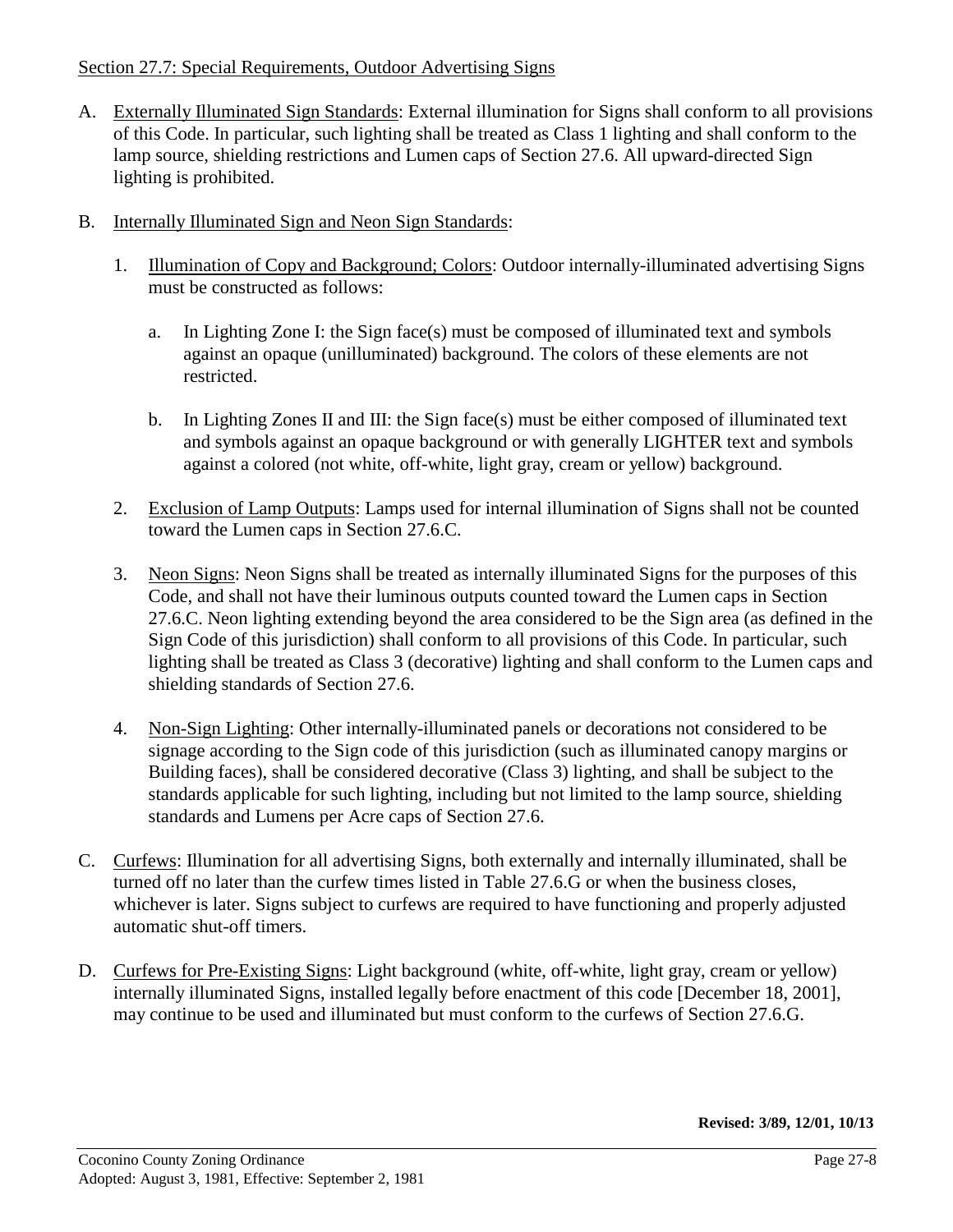## Section 27.8: Special Requirements, Special Uses

#### A. Service Station Canopies:

- 1. Lighting Class: Lighting for service station canopies shall be considered Class 1 lighting.
- 2. Shielding: All Luminaires mounted on or recessed into the lower surface of service station canopies shall be fully shielded and utilize flat lenses.
- 3. Total Under-Canopy Output: The total light output used for illuminating service station canopies, defined as the sum of all under-canopy initial bare-lamp outputs in Lumens, shall not exceed sixty (60) Lumens per square foot of canopy in Lighting Zone II and III, and shall not exceed twenty (20) Lumens per square foot in Lighting Zone I (note: these values are *not* footcandle illuminances). All lighting mounted under the canopy, including but not limited to Luminaires mounted on the lower surface or recessed into the lower surface of the canopy and any lighting within signage or illuminated panels over the pumps, is to be included toward the total at full initial Lumen output.
- 4. Inclusion Toward Total Outdoor Light Output: The Lumen output of lamps mounted on or within the lower surface of a canopy is also included toward the Lumen caps in Section 27.6.C as follows:
	- a. fixtures installed such that any part of the fixture is five feet or less from the nearest edge of the canopy are to be included in the Total Outdoor Light Output by simply adding the Lumen outputs of the lamps used;
	- b. fixtures installed such that all parts of the fixture are located at least five feet but less than 10 feet from the nearest edge of the canopy are to be included in the total outdoor light output as though they produced only one-quarter of the lamp's rated lumen output;
	- c. fixtures installed such that all parts of the fixture are located ten or more feet from the nearest edge of a canopy are to be included in the Total Outdoor Light Output as though they produced only one-tenth of the lamp's rated Lumen output.
- B. Outdoor Recreational Facilities:
	- 1. Lighting Class: Lighting for field/track/arena areas only shall be considered Class 1.
	- 2. Lumen Cap Exemption: Lighting for field/track/arena areas only is not subject to the Lumens per Acre limit set in subsection 27.6.C.
	- 3. Shielding: Fixtures used for field/track/arena areas must be fully shielded.
	- 4. Curfew: No such facility shall be illuminated after the curfew times listed here except to conclude a scheduled recreational or sporting event in progress prior to the curfew, and prevented from concluding before the curfew by unforeseeable circumstances.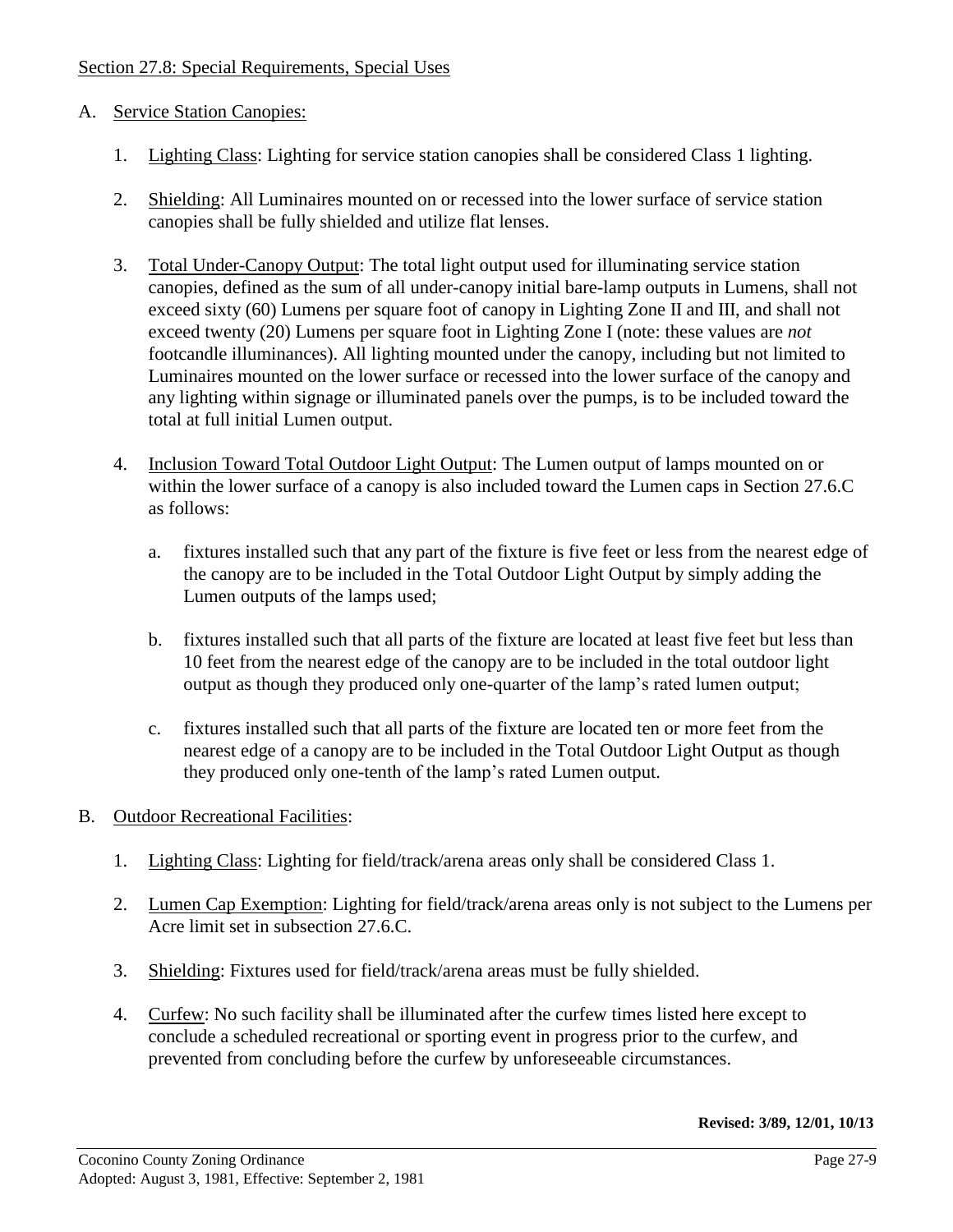# Section 27.9: Exempt Lighting

- A. Airports: Airport navigation lighting systems are exempt from the provisions of this Ordinance. All other lighting at airports, including that used for loading areas, hangars, terminal aprons, parking areas, etc., shall conform to all applicable standards of this Ordinance.
- B. Holiday Decorations: Low-wattage holiday decorations are exempt from the provisions of this Ordinance from 15 November through 15 January. Such lighting and all associated wiring used outdoors must be certified for outdoor use by Underwriters Laboratories.

# Section 27.10: Temporary Lighting Permits

- A. Findings: The Community Development Director may grant a permit for temporary lighting if he/she finds the following:
	- 1. The purpose for which the lighting is proposed is not intended to extend beyond thirty (30) days; and
	- 2. The proposed lighting is designed in such a manner as to minimize light pollution as much as is feasible; and
	- 3. The proposed lighting will comply with the general intent of this Ordinance; and
	- 4. The permit will be in the public interest.
- B. Application Contents: The application for the Temporary Lighting Permit shall include the following information:
	- 1. Name and address of applicant and property owner;
	- 2. Location of proposed fixtures;
	- 3. Type, wattage and lumen output of lamp(s);
	- 4. Type, shielding and use of proposed fixtures;
	- 5. Intended use of the lighting;
	- 6. Duration of time for requested exemption;
	- 7. The nature of the exemption;
	- 8. Such other information as the Community Development Director may request.
- C. The Community Development Director shall endeavor to rule on the application within five (5) business days from the date of submission of the request and notify the applicant in writing of his/her decision. The Community Development Director may grant one (1) renewal of the permit for an additional thirty (30) days if he/she finds that, because of an unanticipated change in circumstances, a renewal would be in the public interest. The Community Development Director is not authorized to grant more than one temporary permit and one renewal for the same property within one calendar year. A denial by the Director may be appealed to the Planning and Zoning Commission within 30 days.

# Section 27.11: Nonconforming Uses

A. Mercury Vapor: Mercury vapor lamps in use for outdoor lighting on the effective date of this Ordinance shall not be so used after 1 May 2006.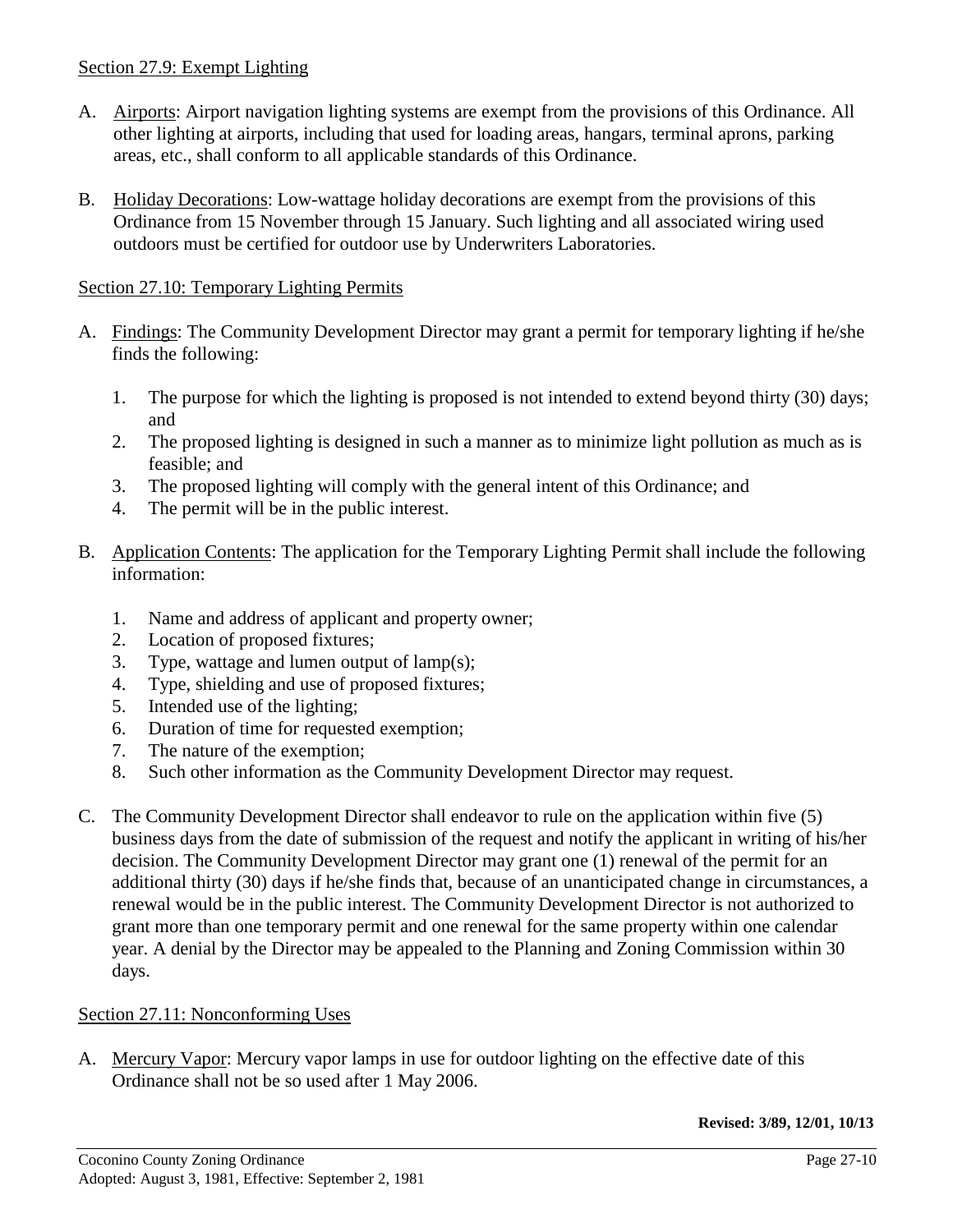#### Section 27.11: Nonconforming Uses (Continued)

- B. Bottom-mounted Sign Lighting: Bottom-mounted outdoor advertising Sign lighting shall not be used in Zones I, II and III after 1 May 1996.
- C. Pre-existing Non-conforming Lighting: No Outdoor Lighting Fixture which was lawfully installed prior to the enactment of this Ordinance shall be required to be removed or modified except as expressly provided herein; however, no modification or replacement shall be made to a nonconforming fixture unless the fixture thereafter conforms to the provisions of this Ordinance.
- D. Conformance after Abandonment/Damage: In the event that an Outdoor Lighting Fixture is abandoned or is damaged to the point of requiring repairs for safe operation, the repaired or replacement fixture shall comply with the provisions of this Ordinance.

## Section 27.12: Variances

Any person desiring to install an Outdoor Lighting Fixture in Violation of this Ordinance may apply to the Board of Adjustment for a Variance from the regulation in question per Section 30.8. Such Variances shall be allowed where a literal application or enforcement of the regulations would result in practical difficulty or unnecessary hardship and the relief granted would not be contrary to the public interest but do substantial justice and be in accordance with the spirit of the regulations and this Ordinance. Provided, that any Variance may be allowed subject to any reasonable conditions that the Board may deem necessary to effectuate the purpose of this chapter.

## Section 27.13: Lighting Permit Requirements

- A. Non-Single Family Residential Lighting: Whenever a person plans to install outdoor lighting, Lighting Permit must be applied for and granted. The applicant shall, as a part of said application, submit sufficient information to enable the Community Development Director to determine whether the proposed lighting will comply with this Ordinance.
- B. The following information shall be submitted when applying for a Lighting Permit. The Director of Community Development may require additional information or plans, if they are necessary to enable a determination as to whether the circumstances prescribed for the granting of a Conditional Use Permit exist. The Director of Community Development may authorize omission of any or all of the plans and drawings required by this Section if they are not necessary.
	- 1. A completed Coconino County Lighting Permit application form including name and address of the applicant, property owner's signature, address and parcel number of property, existing and proposed land uses, parcel size and permit fee.
	- 2. Two copies of a site plan drawn to scale using accurate dimensions showing all property lines, improvements, uses, parking areas, existing lighting fixtures and the proposed location of all new outdoor lighting fixtures, indicating which of the existing fixtures, if any, are to be retained and which, if any, removed.
	- 3. A description of each illuminating device, fixture, lamp, support and shield. This description may include, but is not limited to, manufacturer's catalog cuts and drawings (including sections where required), lamp types and lumen outputs. For existing lighting, photographs of the fixtures will be accepted if original manufacturer's information is not available.

**Revised: 3/89, 12/01, 10/13**